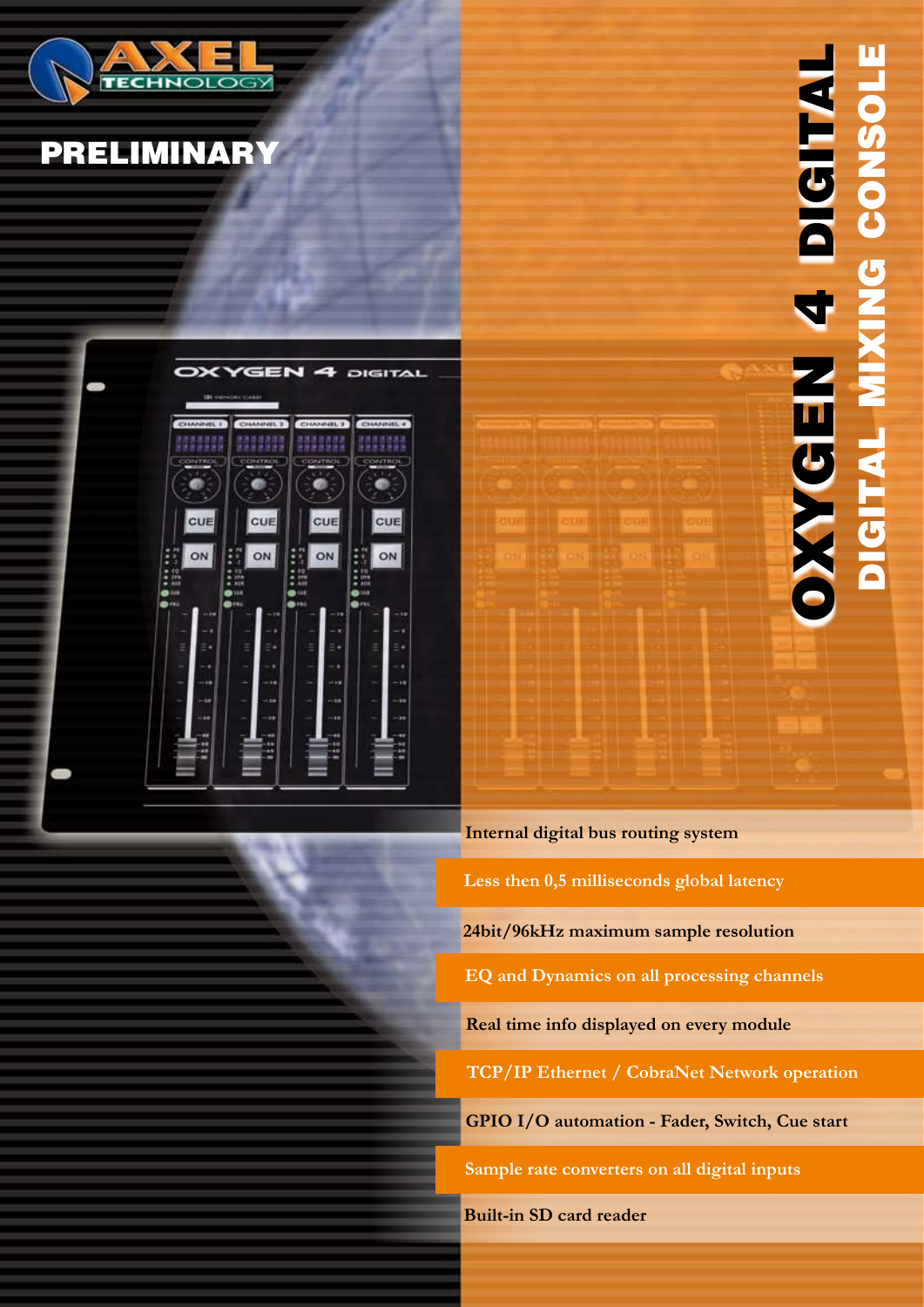### **APPLICATIONS:**

- **Digital Desktop mixer**
- **Reporter desk**
- **Small edit suites**
- **Remote controllable audio work places**
- **Mobile applications**

**ENGINE**

Oxygen 4 Digital **is a fully digital mixing console powered by the latest Texas Instruments DSP processors, with 18 digital and analogue inputs, a crosspoint router, 32 bit processing, sampling rates up to 96kHz, sample rate converters on all the digital inputs, and both EQ and dynamics on every channel. All those tools can be accessed from the control surface, but they can also be controlled from a PC attached to the console via an IP network. Like most other similar products, Oxygen 4 Digital** 

**follows the system architecture of a rack mounted digital 'engine' and a separate 'control surface' with 8 fader.**

**The 19" rack is the heart of Oxygen 4 Digital. All audio processing and routing takes place in this unit. you can find 4 MIC's, 2 Mono analog and 5 Stereo analog Inputs, 7 Stereo Digital Inputs and Outputs all with sample rate converters. You have dedicated analog outputs for PROG, SUB, AUX, CRM and PHONES.**

**by up to 5 metres using a 15 way D-sub ended cable. Signal processing takes place in one DSP. Processing uses precise floating-point calculations at a wordlength of 32 bit. All audio signals throughout the console preserve their 24 bit resolution from the input conversion. Even 16 bit data streams, like CD-players, have 24 bits reserved..**

**The control surface and DSP engine can be separated** 



### **I/O CAPABILITIES**

| <b>INPUTS</b>                                 | <b>INPUTS</b>                                   |
|-----------------------------------------------|-------------------------------------------------|
| 6x stereo Dig inputs (AES3)                   | 6x stereo digital outputs AES3                  |
| 1x stereo dig input (s/p-dif optical or coax) | 1x stereo digital output s/p-dif optical + coax |
| 6x stereo balanced line inputs                | 1x stereo Program analog                        |
| 1x stereo unbalanced line input               | 1x stereo SUB analog                            |
| 4x balanced mic inputs + Inserts              | 1x stereo CUE analog                            |
|                                               | 1x stereo AUX analog                            |
|                                               | 1x stereo CRM analog                            |
|                                               | 2x stereo PHONES analog                         |

#### **INPUT ROUTE**

**The audio-paths within Oxygen 4 Digital are programmable due to the presence of an input router. This eliminates the need for an external patch-bay. The input matrix is situated between the input modules and the DSP. It allows a custom configuration of the various inputs into the 4 stereo processing channels.**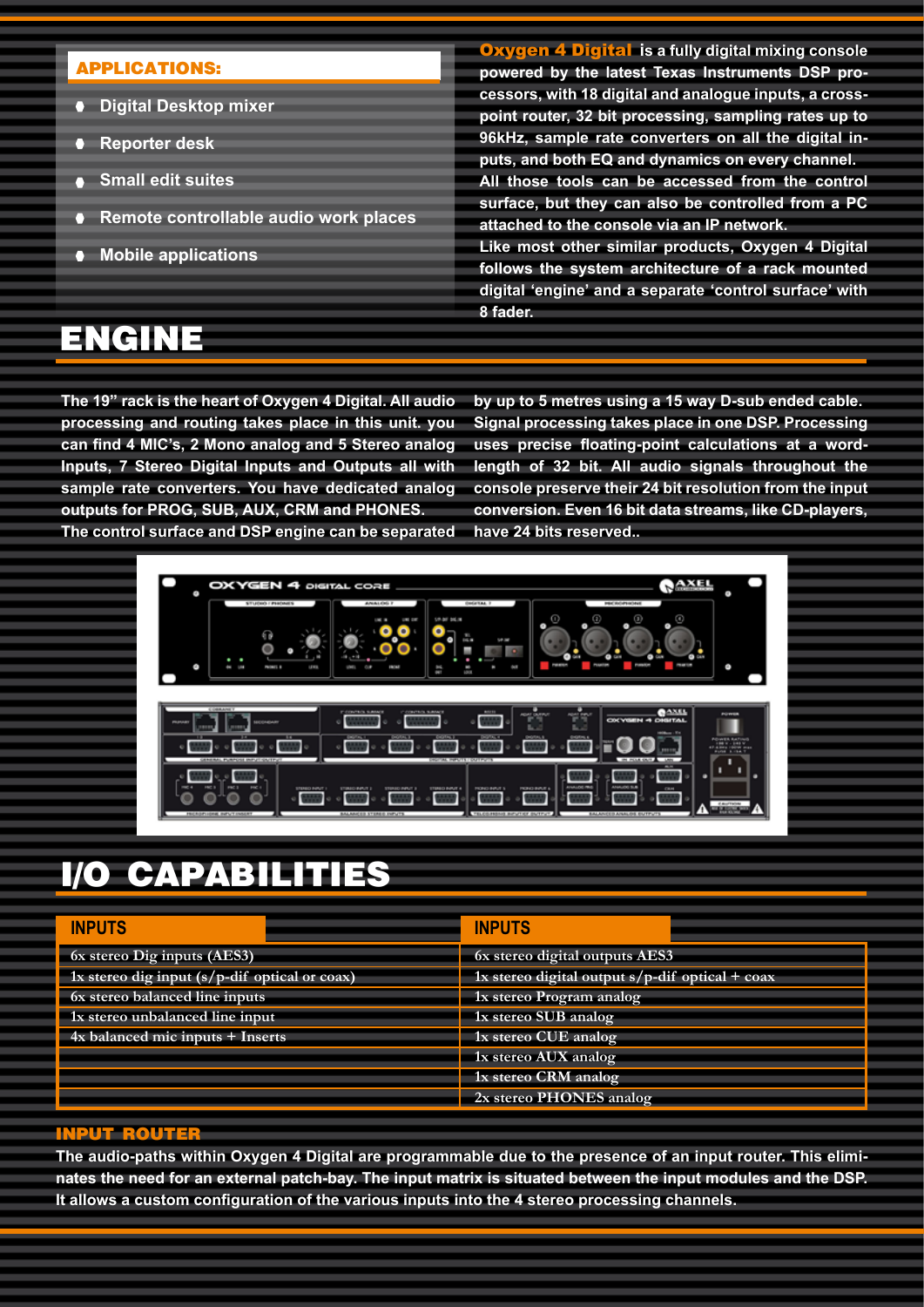# **CONTROL SURFACE**

### **CHANNEL STRIP**

**Oxygen 4 Digital control surface is divided into two distinct areas on the conventional lines of input and master sections. The input channels comprise eight identical strips.** 

**Starting from the bottom we have a full size fader which obviously controls the level for whatever source is routed to that channel, but in software it can also be configured to perform fader start, red light switching and monitor muting.** 

**Above and to the left of the fader, a group of eight LEDs show status information for that strip. The two larger ones indicate which of the two main output busses the strip is routed to: Programme or Sub. This signal is always post-fade and post the channel's On switch. The 'Sub' buss would usefully provide a stereo clean feed to (for example) external codecs.**

**The next group of three indicators is dedicated to the aux buss and the assignable EQ and dynamics. The aux buss is stereo and may be selected independently on each channel as a pre or post-fade send. Each Oxygen 4 Digital channel may also be assigned a 'dynamics' control function – a combined compressor-limiter with a single control. The EQ provides 3 bands, each with a range of 2 octaves. The pre-set centre frequencies of 120Hz, 1.2kHz and 12kHz are sensible choices, but they maybe changed in software should other values be preferred.** 

**A simple three LED meter is provided on each channel indicating audio levels at -20, 0 and +9dB.**

**Each strip supports two large illuminated buttons labelled 'On' and 'Cue'. The On button functions pretty much as you would expect, and it may additionally be configured to provide a machine start command.** 

**The Cue button enables a pre-fade listen, and this too may be configured in software for various other functions.**

**At the top of the channel are the two most obviously digital controls: a single rotary encoder and a 2 line LED alpha display.** 

**The latter shows the currently assigned input on the top line, while various options are displayed on the lower line.**

**The encoder maybe turned or pushed, depending on what function is currently selected. For example, switching to an output buss is achieved by pushing the knob to switch the selected buss routing on or off, whereas setting an input level is a rotary function.**

## **NETWORK OPERATION**

**Oxygen 4 Digital is a stand-alone mixer.** 

**That means that there is no need for a PC during operation.** 

**But to make all the settings You can connect your console directly to your PC by a cross-link cable or connect your Oxygen 4 Digital to your local network (Straight CAT5 UTP cable) and use its PC interface to communicate with the console.**

**By using the Ethernet connection you have the possibility to control Oxygen 4 Digital from every workplace in your network.** 

**Oxygen 4 Digital can receive an IP address via a DHCP server, or you can give a Fixed IP ! When this IP is known, you are able to manage the console features by software (HTTP web server or ActiveX object).**